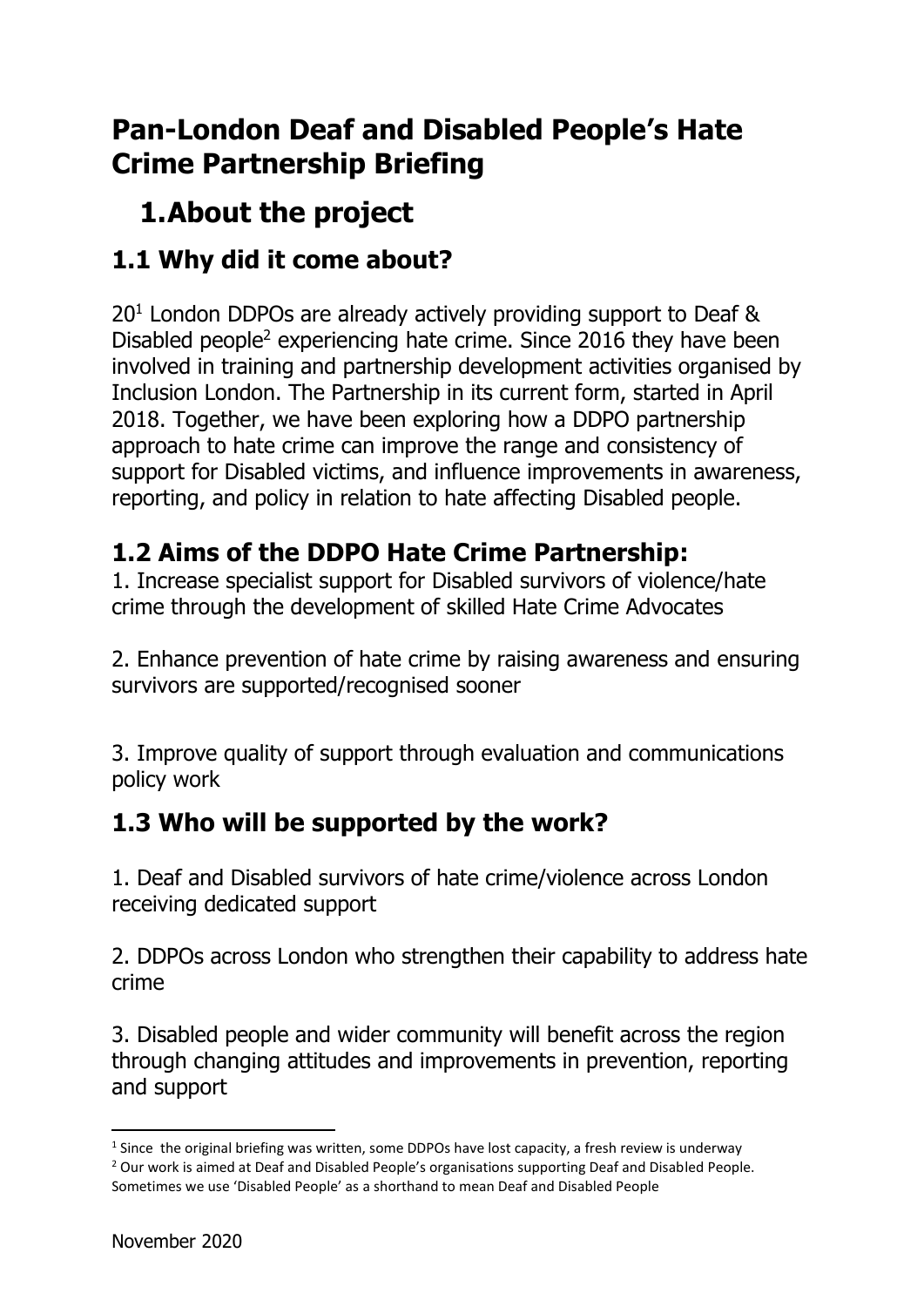### **1.4 What is the need for the work?**

#### **Scale:**

Disabled/Deaf people are more likely to experience abuse or violent crime than non-disabled people. Violence against us is increasing (2016 National Crime Survey). Glasgow University research ("Bad News for Disabled People" 2011) found increasing pejorative language towards Disabled/Deaf people in the media following benefits reforms; rhetoric of "benefit scroungers" or "fraudsters" resulting in deteriorating attitudes.

Inclusion London's Select Committee Inquiry evidence (2016), and MCIL's hate crime research highlight name calling, vandalism, threats, discriminatory comments/behaviours, refusal of services, harassment and violence.

People report feeling uncomfortable participating in their community, using public transport, or doing things that identify them as Disabled people (e.g. using mobility aids). Victims are targeted across characteristics (e.g. faith, sexuality) with disability the second most common characteristic after race.

The EHRC "Hidden in Plain Sight" Inquiry found 'harassment is a commonplace experience for disabled people'. Deaf/Disabled people become so used to bullying and harassment, they don't recognise their experiences as hate crime. Other examples include targeted abuse of Disabled people by gangs, street drinkers etc who take over their homes is also becoming an increasing issue- and may lead to hate motivated violence if the victim does not 'cooperate'.

#### **Impact:**

A key feature of hate crime against Disabled/Deaf people is escalation from low-level harassment into violence, sometimes resulting in death. It is more likely than other forms of hate crime to be perpetrated by people close to the victim, putting victims at increased vulnerability to continuing harm and physical and mental-health effects.

Two-thirds of Merton CIL research respondents reported negative longterm impacts, and feelings of distress and isolation. Failure to understand disability as a factor in hate crime, confusion with adult safeguarding, lack of specialist support, failure to treat victims with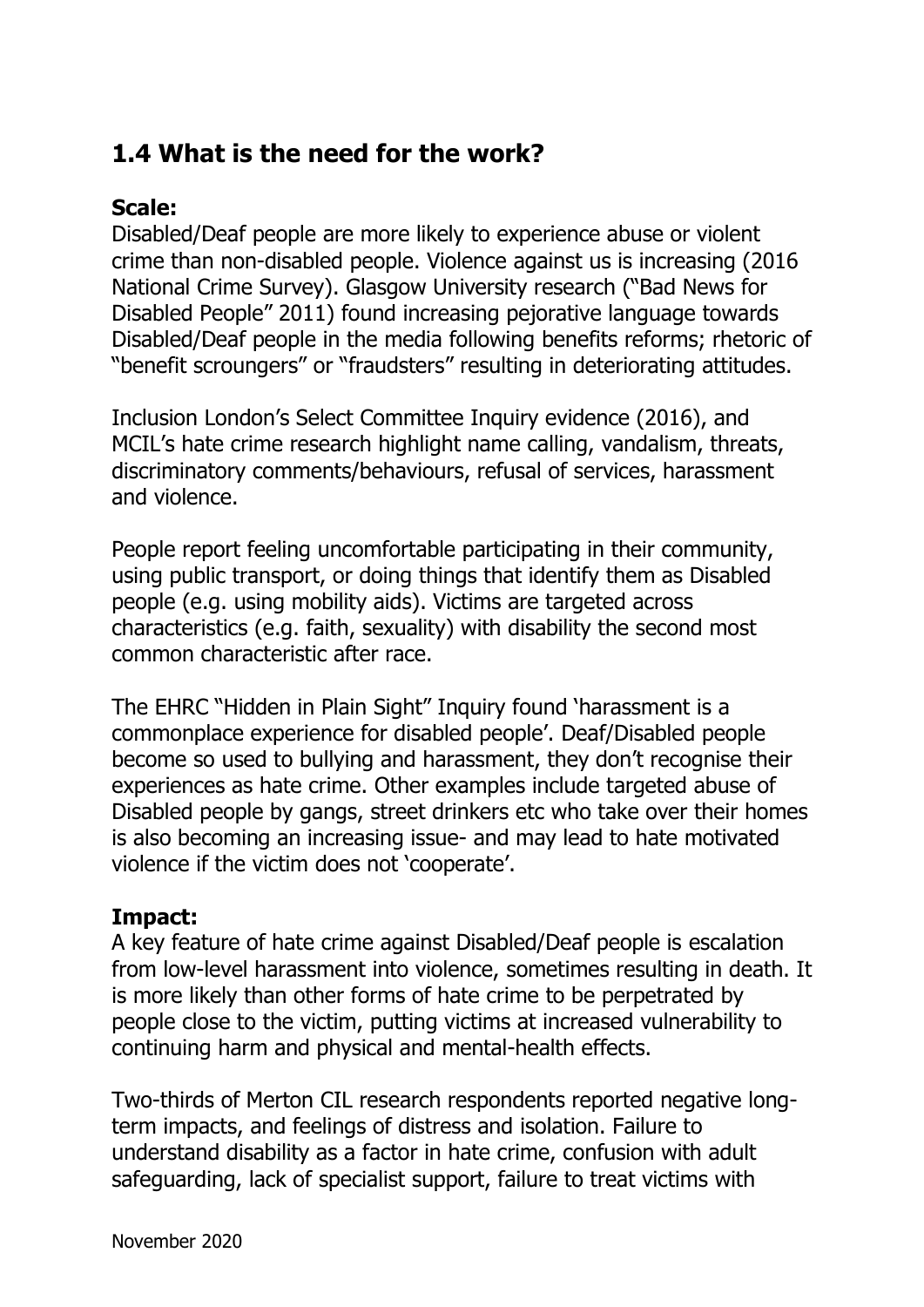respect or make access adjustments, disincentivise reporting, hamper convictions, and prevent recovery.

#### **Underreporting:**

Hate crime is significantly underreported. Only 4% of disability hate crime is recorded by Police forces and in London, 834 cases were reported to the MPS in 2016, against estimated 7,000 actual incidents (Crime Survey). "Living in a different World" Joint Inspectorate report, and 2015 follow up, found "in many ways Disability Hate Crime is the hate crime that has been overlooked" and recognised systemic problems with recording, investigation and prosecution.

Disability hate crime is mostly unrecognised by authorities, media, and public. Reporting structures, police responses, and mainstream support services are inaccessible or don't recognise relevance of people's impairments, communication or access needs. Disabled people are often disbelieved, reports not followed up adequately, crimes inappropriately dealt with as adult safeguarding, perpetrator sentences rare and lenient (101 prosecutions in London in 2015/16, of which 50% successful).

#### **Lack of support:**

There is currently a limited pan-London specialist service & referral system for Disabled/Deaf victims of hate crime via the CATCH Partnership, led by GALOP and delivered by two DDPO partners. There is no national Disability Hate Crime organisation unlike for other communities (e.g. GALOP -LGBT community, Tell Mama -Muslim community, CST –Jewish community) who include London and have dedicated London-wide teams. The experience of DDPOs (the CATCH Partnership, a MOPAC-funded London Hate Crime Advocacy Pilot working across communities, which covered two London boroughs and is now pan-London, all Hate Crime Strands) is that Disabled/Deaf people's needs have to be met in different ways: with local services rather than London-wide phone or internet based service, and specialist approaches taking into account issues and impact highlighted above.

### **1.5 Planned Activities:**

This Partnership has a range of support and services but specifically for this project the following activities are included: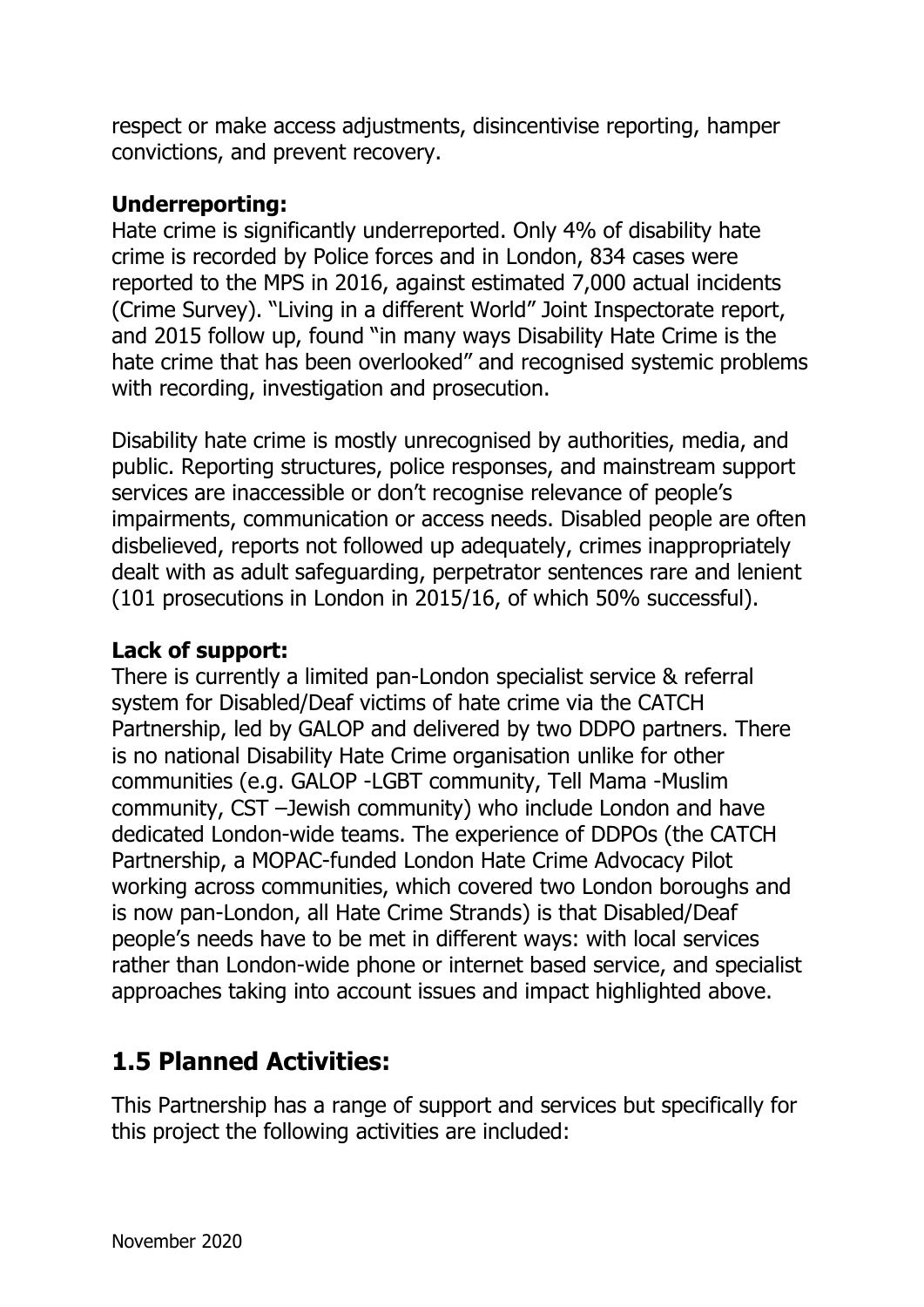#### **1. Increase specialist support for Disabled and Deaf survivors of violence/hate crime:**

We will develop pan-London access to specialist and accessible support by supporting DDPOs with good geographical spread across London. So far we have worked with Harrow Action on Disability, deafPLUS, Real, Ruils, Action Disability Kensington and Chelsea and transport for All. An experienced disability hate crime Advocate from Stay Safe East will be seconded for a 6 month period to 2 DDPOs/year to help develop their hate crime practice.

Chosen DDPOs will be engaged in hate crime work as Third Party Reporting Centres or through policy and campaigning work, but with no dedicated hate crime worker, only offering limited support via existing advocacy services. They will therefore be funded to increase advocate capacity in addition to the secondment (14 hrs/week for 8 months) so they can practice providing hate crime advocacy, build necessary relationships with agencies, and embed hate crime knowledge within their organisation so support is sustainable beyond secondments.

#### **2. Enhance prevention of hate crime by raising awareness and ensuring survivors are supported/recognised sooner:**

Both the DDPOs receiving secondment support and all London DDPOs will be more aware of hate crime, able to distinguish from safeguarding, understand support needs and referral pathways. Through a

- 3 day training programme for 10 DDPOs/year.
- Dissemination of hate crime toolkit (already produced by Stay Safe East)
- Access to a Disability Hate Crime Evaluation handbook
- DDPOs with dedicated hate crime workers will be provided with specialist mentoring to extend skills and enable support in complex cases. Not to be funded through this project but these DDPOs will benefit from shared learning

#### **3. Improve quality of support through evaluation and communications policy work**

We will develop a shared outcome measurement/evaluation framework for violence/hate crime support, i.e. review current frameworks and tools used, develop central model with guidance (including translation into Easy Read) and support DDPOs in self-evaluation. Evaluation to include routes to service, how outcomes are being met (including unexpected outcomes) and barriers to outcomes.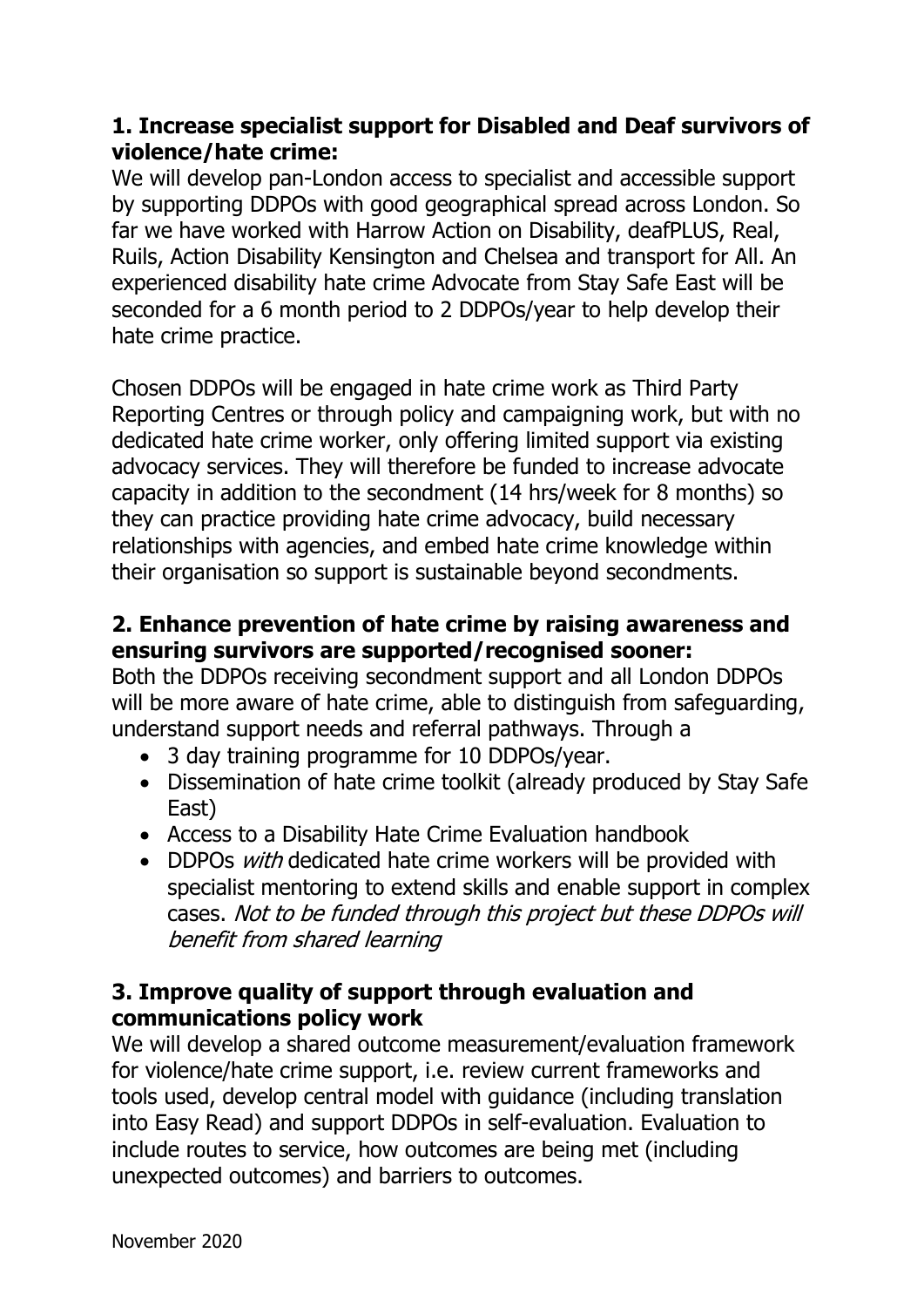We will use strategic communications approaches to disseminate learning, encourage policy change, and inspire innovation including holding an annual learning event and engaging Inclusion London's Communications Officer for 20 days/year to develop centralised information about issues and support available, relevant campaigns and policy work, and use strategic communications approaches to influence attitudinal change.

### **1.6 Why are we taking this approach?**

DDPO involvement in solutions is imperative. DDPOs are ideally placed to support Disabled and Deaf people who face barriers to reporting and recovery, cannot access existing sources of support, or have not recognised their experiences as hate crime. Disabled and Deaf people are already engaged with DDPOs. The Partnership DDPOs work with over 22,000 Disabled Londoners. Merton CIL research (2016), found over 60% of Disabled respondents would be more likely to report if they could get help from a trusted DDPO, and it was taken more seriously.

Our approach builds on the track record and skills of partners. For capacity-building we are able to draw on the expertise of Stay Safe East and capitalise on the extensive hate crime toolkit they have already developed. Our secondment model has been tried and tested through secondment of a SSE member of staff at Merton CIL to successfully share and embed skills there. Involvement of Inclusion London, with established links with 70 DDPOs, and employment of an Evaluation &Project Manager with specific lead on this project will allow effective coordination of approaches and share learning. Dedicated work from a Communications Officer will allow us to take learning from direct service delivery, and wider policy and voice work, and effectively influence changes in policy and attitudes at local, regional and national level.

The evidence of need section highlights multiple barriers to appropriate support and recovery. Developing a robust evaluation framework around hate crime work, and training Disabled people in peer evaluation approaches will allow us to clearly identify what works, and needs to be shared with providers to improve quality and consistency of support, what doesn't work, and gaps. It will also increase evaluation capacity within the sector, benefiting other areas of work, and, increase the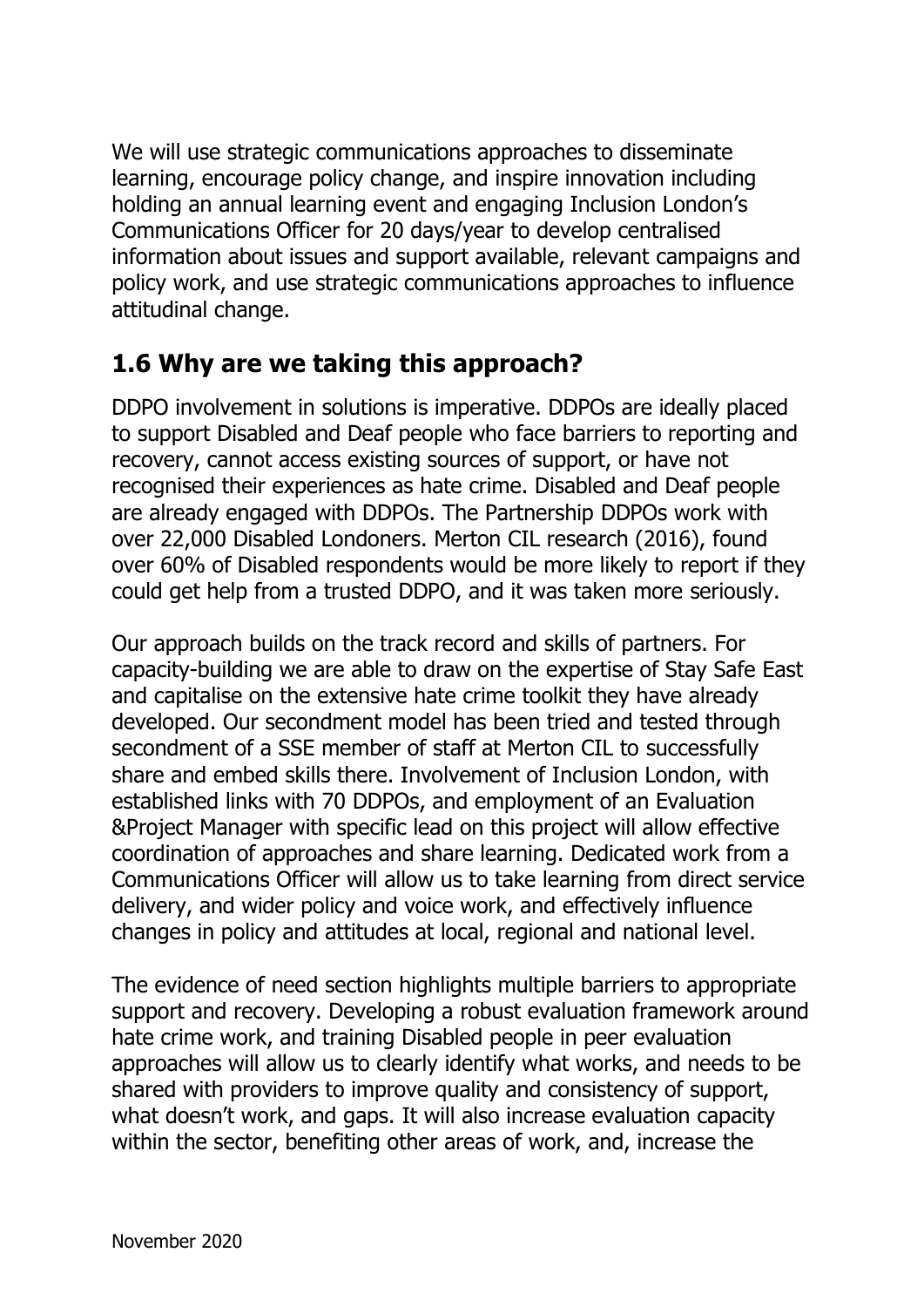sustainability of our work through enhanced learning and communication.

#### **1.7 Outcomes:**

(Trust for London Outcome) Victims/survivors of abuse/hate crimes are better supported to feel safe.

Our Outcomes:

DDPOs in London will be able to access specialist and accessible support around hate crime reporting and support work, enhancing their ability to offer consistent and quality support to survivors

Deaf and Disabled people in London will have increased support around hate crime reporting, and addressing the consequences of hate crime, enabling them to live safe and well monitoring

We will gather the following evidence on activities and outcomes:

- using existing CRM systems to record coaching and secondment support provided to DDPOs; training attendance; progress on development of evaluation tools etc.
- evaluating training outcomes through evaluation forms at the end of each training day; questions about implementation of learning within Inclusion London's annual survey
- evaluating levels of increased skills in DDPO staff through use of a baseline questionnaire about existing hate crime knowledge, skills, organisational processes before secondments and enhanced capacity, with a follow-up questionnaire to assess changes afterwards
- measuring lasting skilling-up and sustainability by recording of secondary achievements influenced by this work, such as DDPOs gaining formal quality standards, securing funding, improved evaluation across other work

In addition, as highlighted, the project includes development of robust frameworks for self-evaluation of effectiveness of DDPO approaches to supporting survivors of violence/hate crime; and development and piloting of peer-evaluation mechanisms. These will be used to inform development of wider hate crime resources, policy responses and campaigns, and business plans for further work in this area. While the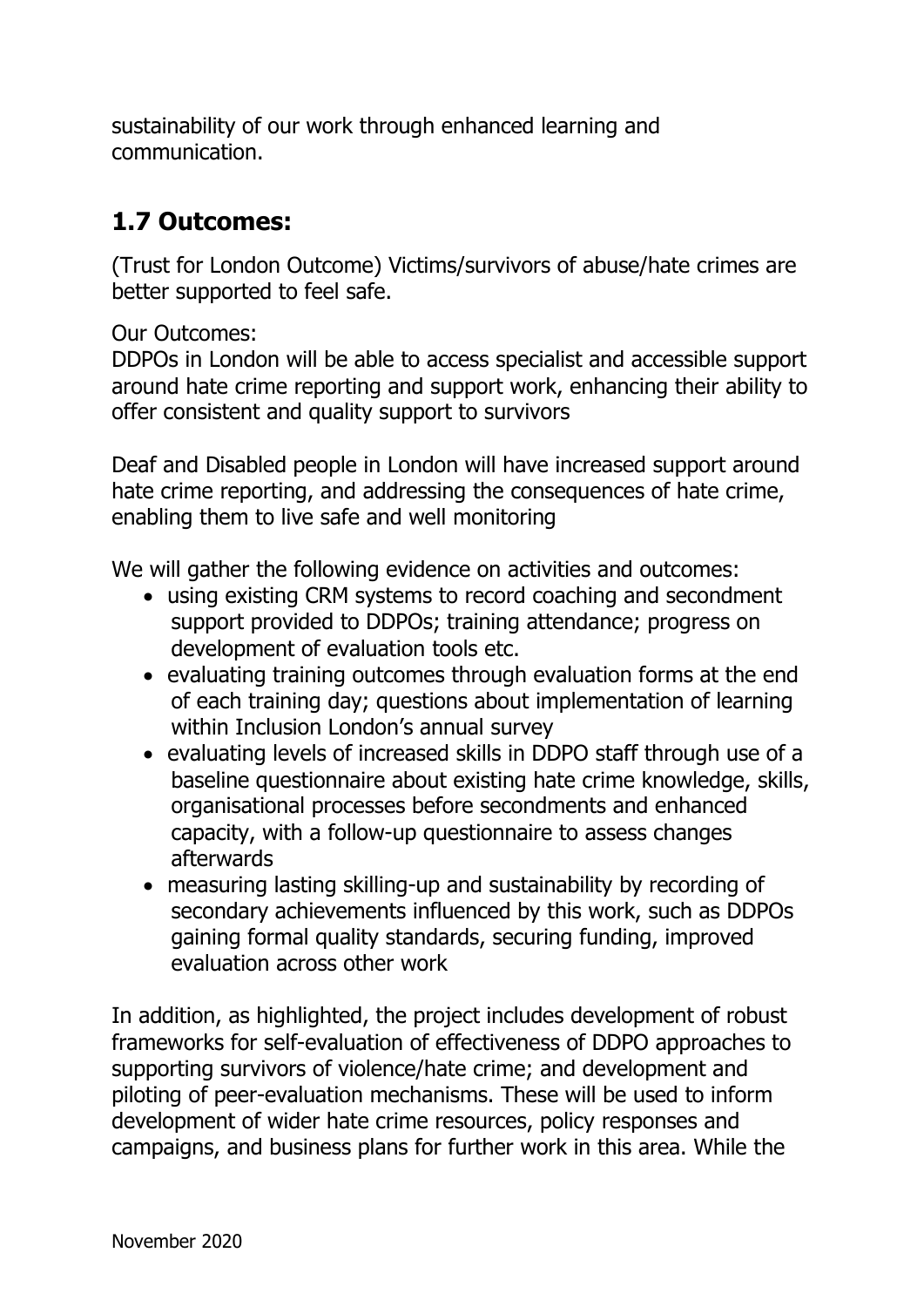precise mechanisms will be tailored to each DDPO's evaluation framework, there will be some consistency across DDPOs including:

- Use of Metropolitan Police Service data to monitor hate crime reports. Because our research showed that some hate crimes get reported as anti-social behaviour, safeguarding, or happen in a different location (and so won't appear in local MPS data), DDPOs will cross-reference reports with their own records using their CRM systems (reviewed as part of the support offered) I would be interested in hearing more about how this is developing please.
- Support consistent gathering of hate crime reports to DDPOs, recording of support provided and individual outcomes for disabled people
- Introduction of ladder outcome measures; including feeling safe, feeling confident
- In-depth feedback with a selection of service users supported using a range of accessible formats (focus groups; 1:1s, etc)

# **2.About the lead partners**

### **2.1 Merton CIL**

We are a user-led Disabled and Deaf people's organisation (DDPO). Our vision is to enable Disabled/Deaf people to take control over their lives and achieve full participation in society.

Merton CIL's organisational aims are to:

- promote the independence and inclusion of Disabled and Deaf people
- identify and challenge discrimination faced by Disabled and Deaf people
- encourage Disabled and Deaf people and supporters to achieve change locally

Our main activities/projects are:

- High quality advice and advocacy support across welfare rights, housing, community care, and health advocacy.
- Hate crime reporting, prevention and support
- Activities to ensure local Disabled people have a voice and influence in issues that affect them

MCIL's particular hate crime achievements are: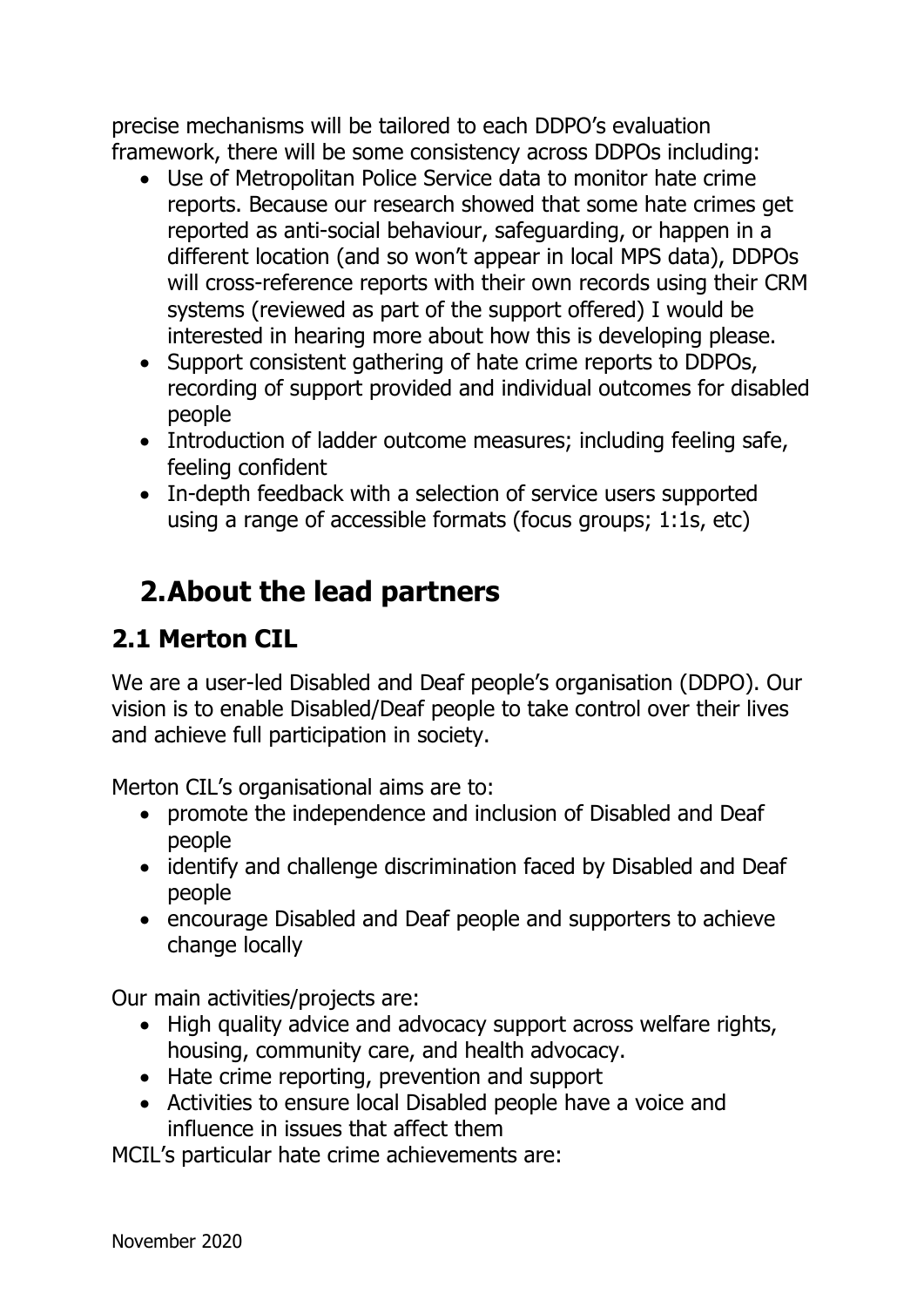- Undertaking research (with Stay Safe East) in 2015/16 on the scale and effects of hate crime on Disabled people in Merton, which identified an estimated 500 Disabled people experiencing hate crime locally each year
- Piloting a Disability Hate Crime project funded by MOPAC in 2016, which was oversubscribed almost immediately and demonstrated the complexity of issues facing Disabled people
- Working with police and Local Authority to raise awareness of hate crime through a series of pop-ups and to develop a Hate Crime Strategy which is now being implemented and takes on board many of our research recommendations. We are on the new Merton Hate Crime Strategy Group, overseeing strategy implementation.

### **2.2 Stay Safe East**

Stay Safe East is a leading specialist user-led organisation providing advocacy and holistic, long-term support to disabled victims/survivors of hate crime, domestic and sexual violence and other forms of abuse. We support clients in Waltham Forest and Newham. We have developed a needs-based model for working with disabled survivors. The evidence from our casework informs our policy and advisory work with the Metropolitan Police, Mayor's Office on Policing and national agencies. We work closely with Inclusion London to provide capacity building to DDPOs on hate crime, and have delivered training to DDPOs and other voluntary sector agencies, the Metropolitan Police and local authorities.

### **2.3 Inclusion London**

Inclusion London is a 2nd tier pan-London Deaf and Disabled People's organisation. Our mission is to promote Deaf and Disabled people's equality and inclusion by supporting Deaf and Disabled People's organisations (DDPOs) across London, and campaigning for the rights of Deaf and Disabled people. Part of our work to strengthen and support the 70 plus DDPOs in London is to support development of partnership working on themes and issues relevant to Deaf and Disabled people across the capital.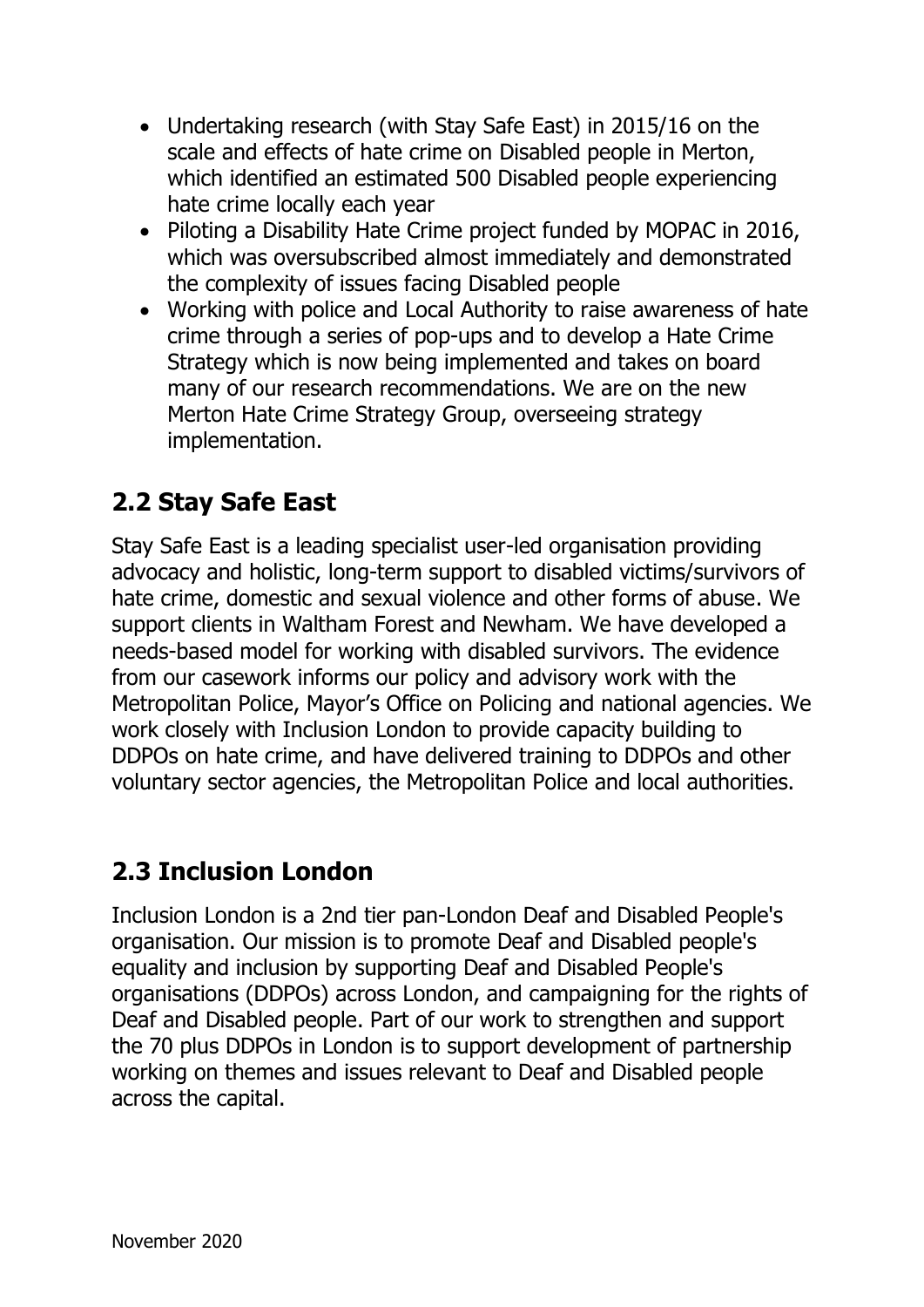# **3.Support available to Partners**

#### **3.1 Overview**

Part of the funding will aim to increase the hate crime knowledge and capacity within DDPOs who don't currently have a specialist hate crime worker or team

#### **We will be working with 2 DDPO partners each year who:**

- Are interested or involved in hate crime work but **don't** currently have a dedicated worker/team working on this issue
- **Do** have an existing advocacy or advice service

## **3.2 Phase 1 Support (Months 1 and 2)**

- Implementation meeting with Stay Safe East  $-$  to review policies, procedures, risk management, briefing on the hate crime handbook and associated issues, induction for staff into process for working with hate crime victims etc
- Evaluation framework meeting with Merton CIL / M&E Steering Group – review existing monitoring and evaluation tools, review expectations for the project, support to implement evaluation tools
- Specialist Hate Crime Advocate seconded from Stay Safe East for 6 months to each organisation (14 hours per week). The worker will support the organisations advocacy/advice staff to develop their understanding of hate crime support and issues, and support you to make changes in your systems and ways of working to be able to support victims of hate crime effectively. The worker has experience of being seconded and supporting development of new hate crime services. Initially, generic advocacy/advice staff will shadow the seconded worker then gradually take on the cases themselves.
- Extra capacity for the organisation's' advocacy/advice team: for the 6 months, the organisation has an additional specialist advocate on secondment, and for those six months and a further 2 months afterwards, an extra 14 hours a week of advocacy to be used for hate crime work, ie 8 months in total. This will also give the organisation have capacity to make changes to systems,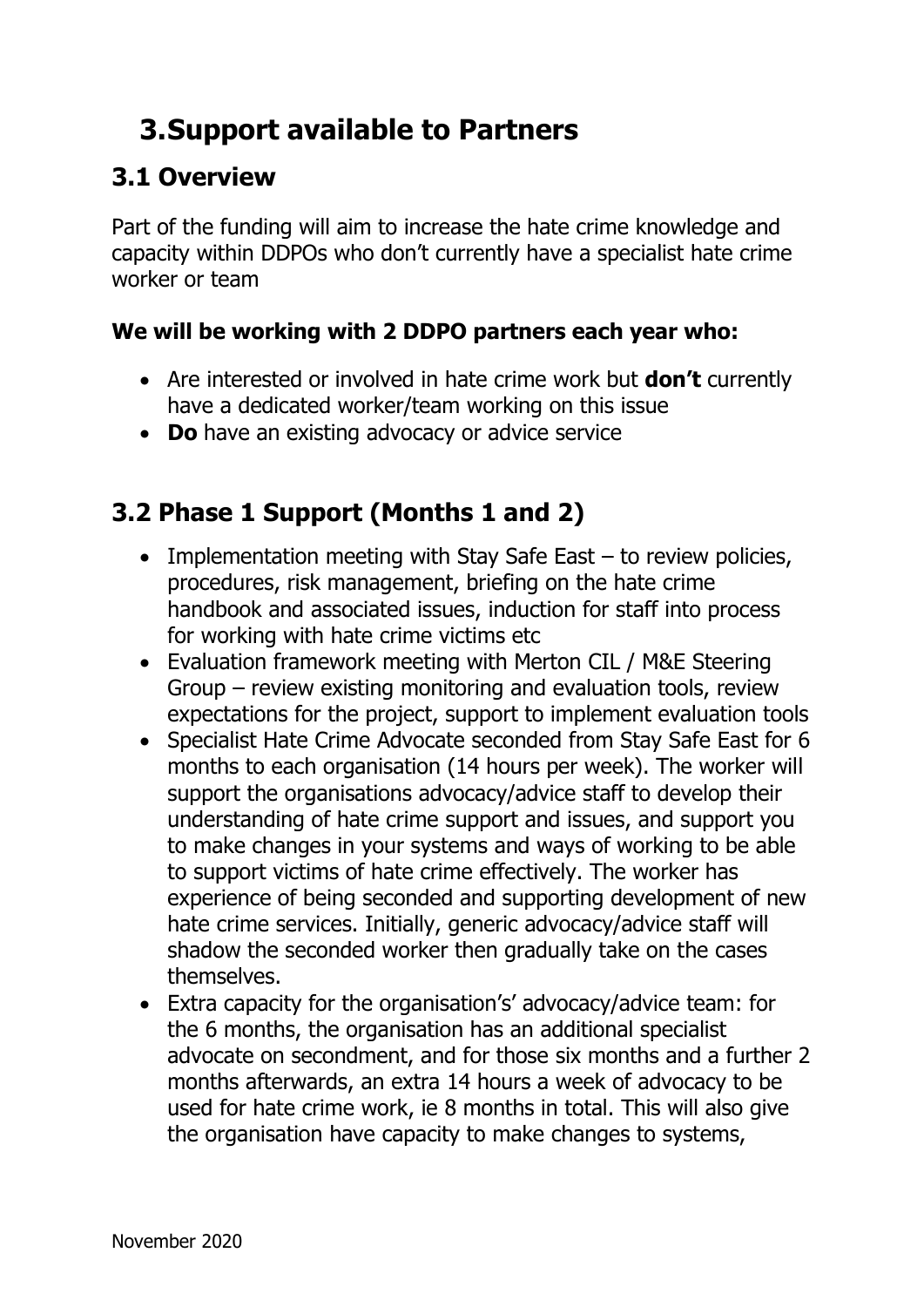processes etc. (we would pay you £21.25/hr for 14 hours per week for 8 months plus an overheads contribution)

#### **3.3 Phase 2 Support (Months 3-6)**

- Secondment ongoing
- Increased capacity ongoing
- Interim evaluation meeting with Merton CIL / M&E Steering Group – support with implementation of monitoring tools and gathering evaluation information
- Troubleshooting meeting with Stay Safe East to review any practice issues

#### **3.4 Phase 3 Support (Months 7-8)**

- Secondment ends
- Increased capacity ongoing
- Project end evaluation planning meeting with Merton CIL / M&E Steering Group – support to plan and implement evaluation
- Write up of evaluation by Merton CIL: recommendations and next steps for post-implementation. Includes outcomes for service users; how are people reaching the service; unmet need (eg complex cases); other support available
- Some advice available from Stay Safe East by phone/e-mail

### **3.5 Timeline March 2021 – May 2022**

| Year 1     | DDPO1                      | DDPO <sub>2</sub> |
|------------|----------------------------|-------------------|
|            | Pre-implementation         |                   |
|            | work; Implementation       |                   |
| Mar-21 $ $ | meeting                    |                   |
|            | Secondee in place;         |                   |
|            | Extra advocacy             |                   |
|            | capacity; evaluation       |                   |
|            | Apr-21   framework meeting |                   |
|            | Secondee in place;         |                   |
|            | Extra advocacy             |                   |
| May-21     | capacity                   |                   |
|            | Secondee in place;         |                   |
|            | Jun-21   Extra advocacy    |                   |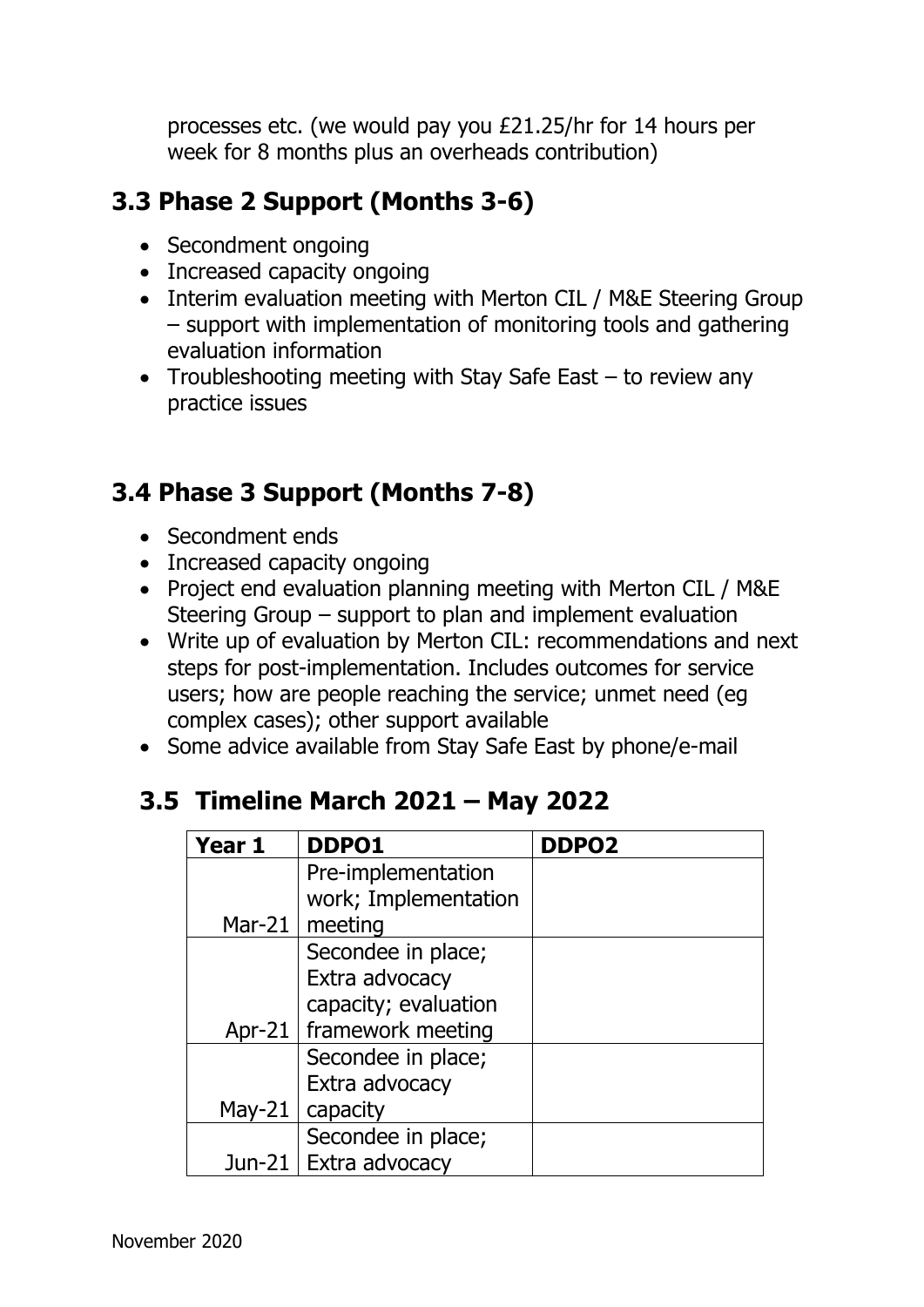|               | capacity; trouble-    |                       |  |
|---------------|-----------------------|-----------------------|--|
|               | shooting meeting      |                       |  |
|               | Secondee in place;    |                       |  |
|               | Extra advocacy        |                       |  |
|               | capacity; Interim     |                       |  |
| Jul-21 $ $    | evaluation meeting    |                       |  |
|               | Secondee in place;    |                       |  |
|               | Extra advocacy        |                       |  |
| Aug-21        | capacity              |                       |  |
|               | Secondee in place;    | Pre-implementation    |  |
|               | Extra advocacy        | work; Implementation  |  |
| $Sep-21$      | capacity              | meeting               |  |
|               |                       | Secondee in place;    |  |
|               |                       | Extra advocacy        |  |
|               | Extra advocacy        | capacity; evaluation  |  |
| Oct-21        | capacity              | framework meeting     |  |
|               | Extra advocacy        | Secondee in place;    |  |
|               | capacity; Project end | Extra advocacy        |  |
| <b>Nov-21</b> | evaluation            | capacity              |  |
|               |                       | Secondee in place;    |  |
|               |                       | Extra advocacy        |  |
|               |                       | capacity; trouble-    |  |
| <b>Dec-21</b> |                       | shooting meeting      |  |
|               |                       | Secondee in place;    |  |
|               |                       | Extra advocacy        |  |
|               |                       | capacity; Interim     |  |
| Jan-22        |                       | evaluation meeting    |  |
|               |                       | Secondee in place;    |  |
|               |                       | Extra advocacy        |  |
| $Feb-22$      |                       | capacity              |  |
|               |                       | Secondee in place;    |  |
|               |                       | Extra advocacy        |  |
| <b>Mar-22</b> |                       | capacity              |  |
|               |                       | Extra advocacy        |  |
| Apr-22        |                       | capacity              |  |
|               |                       | Extra advocacy        |  |
|               |                       | capacity; Project end |  |
| May-22        |                       | evaluation            |  |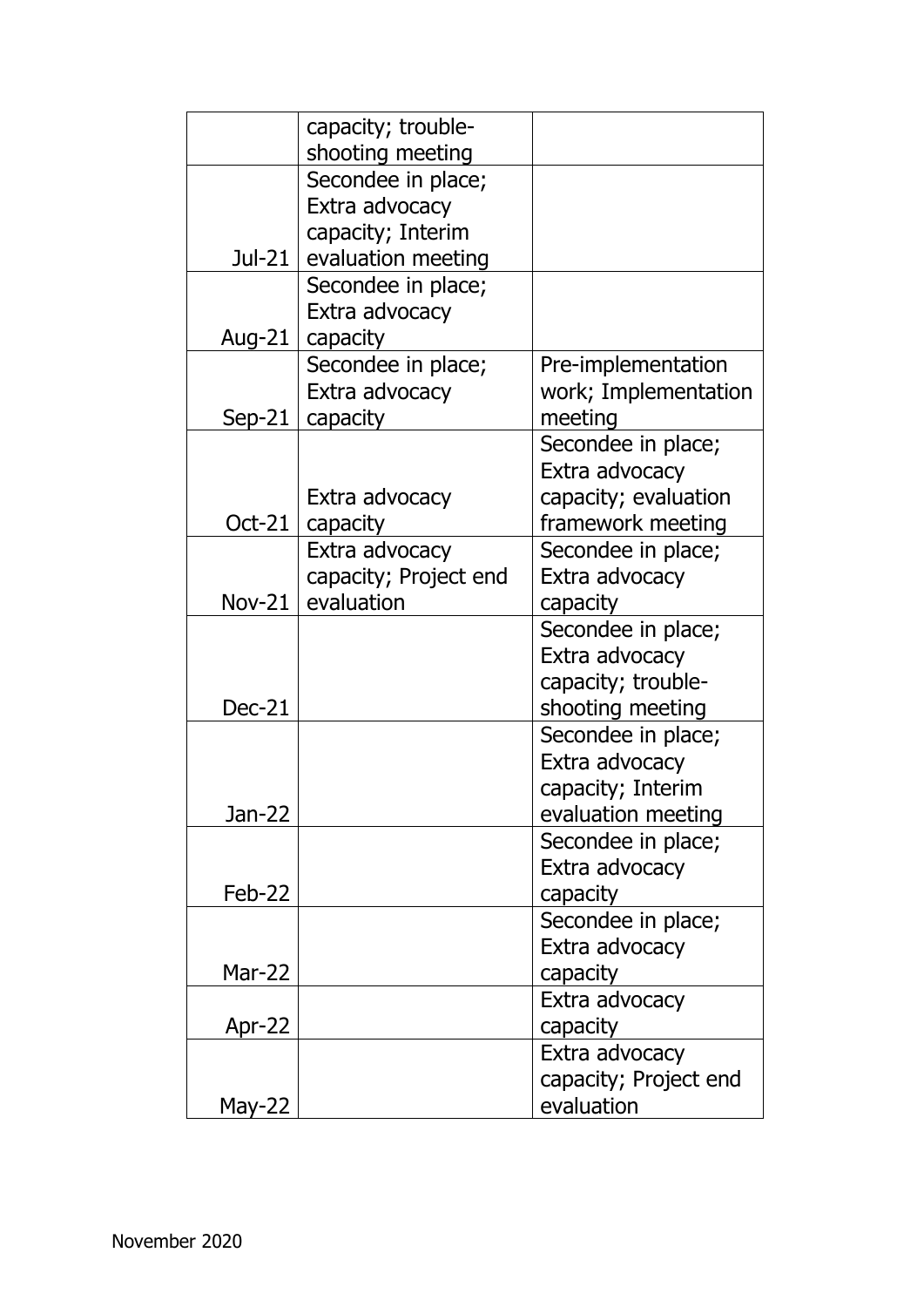### **3.6 Financial Investment per DDPO**

DDPO partners will be able to invoice us to cover the costs of increasing the capacity of their advocate/s to focus on hate crime for 14 hours per week for 8 months at a salary of £21.89ph.

| Increased Advocacy Capacity 14 hours pw for 8 months | 10,725 |
|------------------------------------------------------|--------|
| Overheads & management contribution of 15%           | 1,609  |
|                                                      |        |
| <b>Total Investment</b>                              | 12,334 |

We will also be providing an experienced secondee to come and work with the DDPO for 14 hours per week for 6 months in addition to access to training and evaluation support.

# **4.Expectations of partners**

### **4.1 Pre-implementation Preparation**

- Sign a partnership agreement
- Identify a member of staff/s who can extend their hours by 14 hours a week for the next 8 months to dedicate to hate crime
- Identify senior management / supervision capacity for the project / and to work with Stay Safe east to review policies and procedures (eg safeguarding, home visiting, etc)
- Ensure resources are available for the secondee and that these are accessible (14 hours per week)
- Identify and begin to access referral pathways such as local Community-MARAC meetings, Safer Neighbourhood Board, safeguarding forums, local partners etc
- Identify initial hate crime cases needing advocacy support
- Identify volunteers / staff able to run Monitoring and Evaluation steering group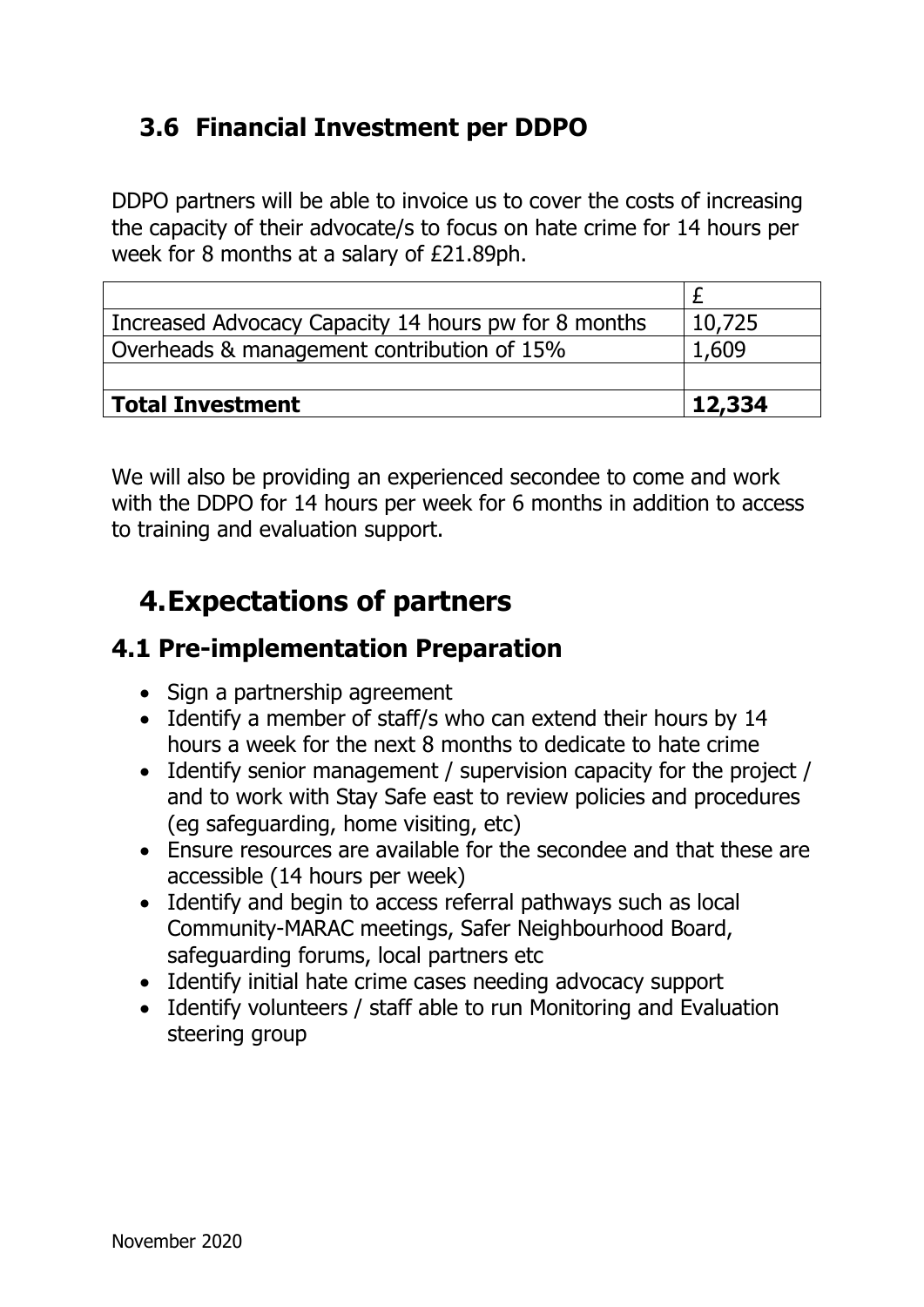#### **4.2 During the project**

- Attend Inclusion London training days
- Attend partnership meetings
- Share data, experiences and learnings
- Work with Stay Safe East to address any practical issues
- Support M&E Steering Group

#### **4.3 Post-implementation**

• Partners have a plan for continuing work on Disability Hate Crime

#### **4.4 Financial reporting**

- To invoice Merton CIL to draw down funds
- To provide evidence of spend against the project

### **4.5 Monitoring and Evaluation**

M&E is incorporated into the project from the start. This will need to meet the immediate requirements of the funder (Trust for London), however, we also intend to take a more strategic view and develop an overall evaluation framework for DDPOs. This will be a work in progress with our initial partners, and we will need partners to engage with the process and feedback what does and doesn't work. In addition, each DDPO will get their own M&E plan which we develop together, however, core expectations of all will be:

- Support to develop an M&E Steering Group
- Resourcing for the M&E Group to evaluate the project  $-$  eg phone calls, meeting space, support with note-taking, etc
- Support and engagement with M&E meetings
- Collection and sharing of core activity data
- Development and collection of ladder outcomes
- Gathering and recording in-depth feedback with a selection of service users